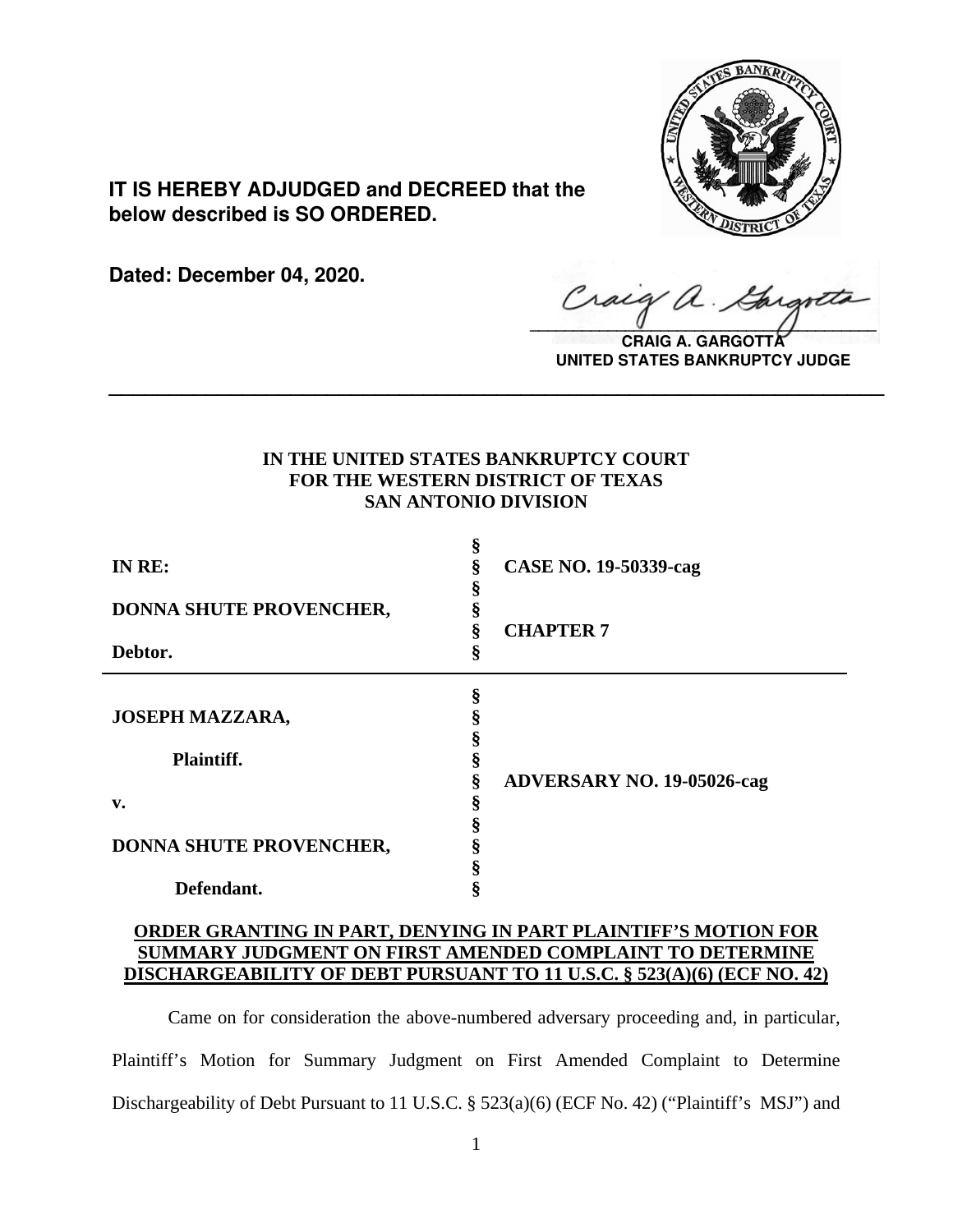Donna Shute Provencher's ("Provencher" or "Defendant") Response to Plaintiff's Motion for Summary Judgment  $(ECF No. 50)^1$  $(ECF No. 50)^1$  ("Response"). The Court took Plaintiff's MSJ under advisement without the necessity of a hearing. After considering the pleadings and arguments contained therein, the Court finds Plaintiff's MSJ should be granted in part and denied in part.

The Court has jurisdiction over this matter under 28 U.S.C. §§ 1334 (a) and (b). This is a core proceeding under 28 U.S.C. § 157(b)(2)(I) because it involves determinations as to the dischargeability of particular debts. Venue is proper under 28 U.S.C. §§ 1408 and 1409. This matter is referred to the Court pursuant to the District Court's Standing Order of Reference.

#### **FACTUAL AND PROCEDURAL BACKGROUND**

On March 27, 2018, Joseph Mazzara ("Mazzara") filed a Warrant in Debt that initiated a lawsuit<sup>[2](#page-1-1)</sup> against debtor Donna Shute Provencher ("Debtor" or "Provencher") in the Chesterfield General District Court, 12th Judicial District of Virginia (the "Virginia Lawsuit"). In the Virginia Lawsuit, Mazzara sought \$25,000 in compensatory and punitive damages against Provencher for a defamation claim. Mazzara alleged Provencher posted a message on the Christendom College Alumni Facebook page that "[accused] Mazzara of sexual assault and/or rape and having been accused of and investigated for sexual assault and/or rape" while Mazzara was a student at Christendom College. (ECF No. 37-1). Mazzara claimed that Provencher's allegations were false, and that Provencher had no personal knowledge or factual foundation for the accusations. (ECF No. 37-1, ¶ 27). Mazzara contended that Provencher "published the factually false statements with malice; actual and/or legal"; that the statements were published "with the intent that they carry . . . false, defamatory innuendo"; and "such defamatory publications were intentional, willful,

<span id="page-1-0"></span> $<sup>1</sup>$  All references to ECF numbers shall refer to documents filed in this Adversary Proceeding unless otherwise noted.</sup>

<span id="page-1-1"></span><sup>2</sup> The lawsuit is styled *Joseph Mazzara, Plaintiff v. Donna Provencher, Defendant* and was assigned case number GV18005269-00.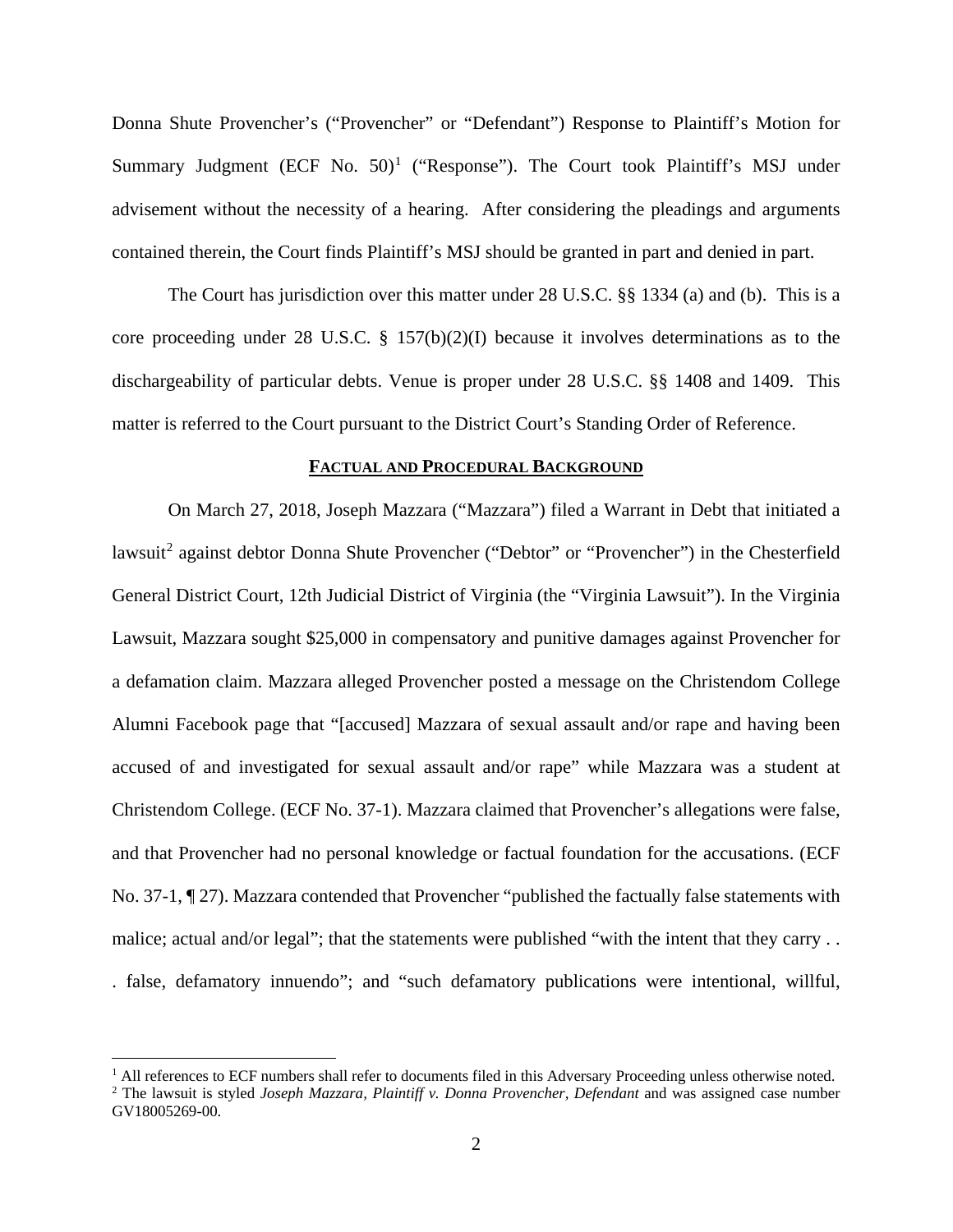wanton, and/or reckless." (ECF No, 37-1, ¶¶ 28, 34, 35, 37). On July 20, 2018, Provencher filed her Grounds of Defense, thereby appearing in the Virginia Lawsuit. (ECF No. 42, ¶ 7). Subsequently, Provencher filed two motions seeking dismissal of the Virginia Lawsuit that were denied. (*Id*.). Trial was scheduled in the Virginia Lawsuit for March 7, 2019.

On February 15, 2019, Debtor filed for chapter 7 bankruptcy in this Court. On May 23, 2019, Mazzara initiated this Adversary Proceeding by filing the Complaint to Determine Dischargeability of Debt Pursuant to 11 U.S.C.  $\S$  523(a)(6) (ECF No. 1) ("Complaint"). On May 24, 2019, Mazzara filed his Motion to Lift the Automatic Stay to Allow Lawsuit to Proceed ("Lift Stay Motion"). (Case No. 19-50339, ECF No. 10). On June 17, 2019, the Court held a hearing on the Lift Stay Motion. After receiving testimony from Mazzara<sup>[3](#page-2-0)</sup> and Provencher—both of whom were present at the Lift Stay Motion hearing—the Court lifted the automatic stay and informed the parties that they would need to litigate the defamation claim in the Virginia state court. (Case No. 19-50339, ECF Nos. 34, 38). The Court abated this Adversary Proceeding until the Virginia Lawsuit concluded in state court. (ECF No. 13).

When litigation in the Virginia Lawsuit resumed, Mazzara filed a Motion to Compel Discovery against Provencher. (ECF No. 42-1, Exh. A). On September 30, 2019, a hearing was held on the Motion to Compel Discovery at the Chesterfield County General District Court. (*Id*.). At that hearing, Provencher stipulated to liability and agreed to entry of judgment in favor of Mazzara for the full amount of the damages claimed. (*Id*. at ¶ 12). Thereafter, on September 30, 2019, the Chesterfield County General District Court entered judgment against Provencher for defamation and defamation per se in the amount of \$25,000.00 with 6% interest and \$104 in costs ("Judgment"). (*Id*.). The amount of the Judgment was written on the Warrant in Debt coversheet,

<span id="page-2-0"></span><sup>3</sup> Mazzara's proffered testimony indicated that Virginia Lawsuit was ready to go to trial and that all eight of Mazzara's witnesses were located in Virginia. (Case No. 19-50339, ECF No. 38).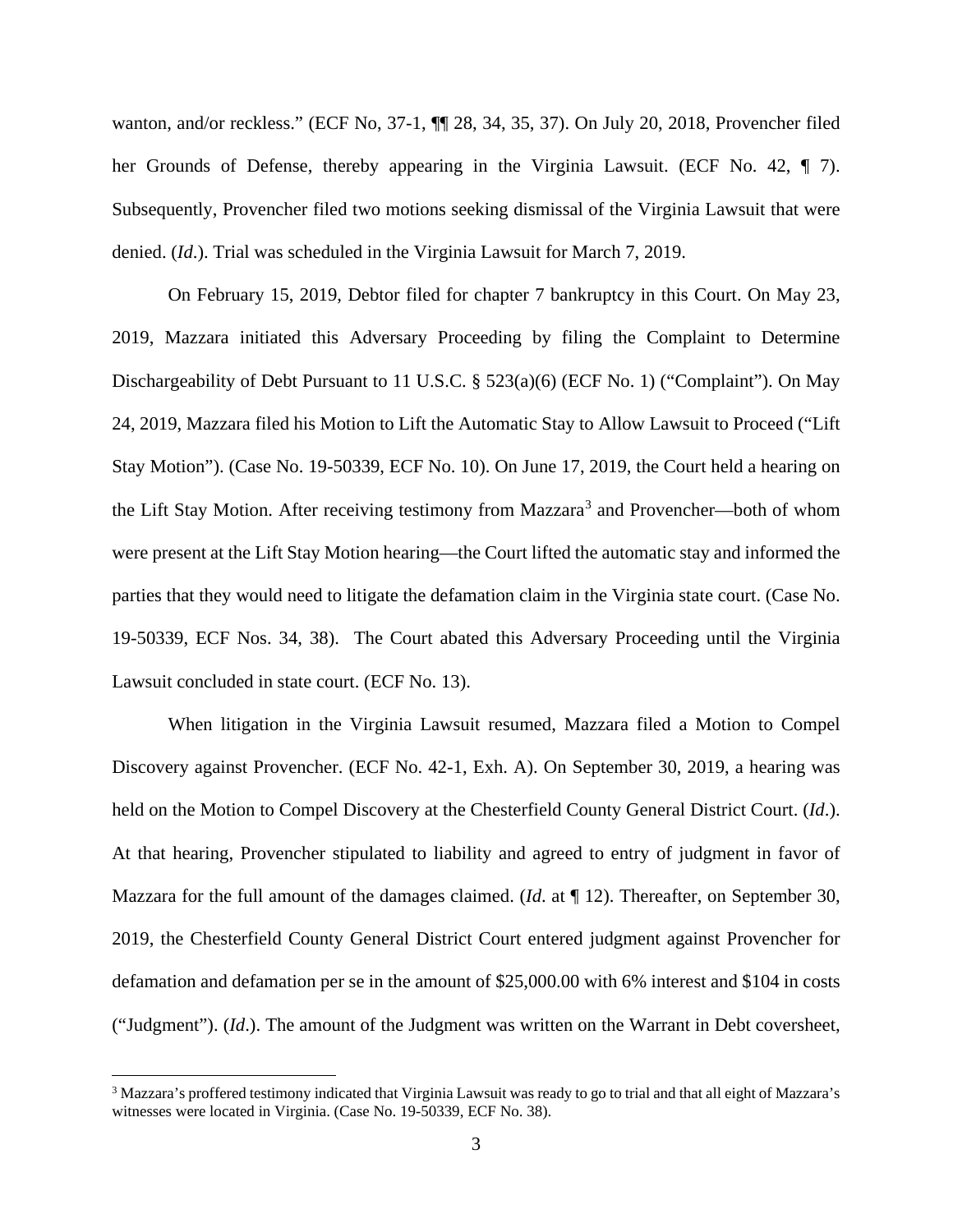which was signed and dated by the state court judge. (ECF No. 42-1, Exh. A-3). The Warrant in Debt coversheet was attached to a document labeled "Attachment A." (*Id*.). Mazzara submitted "Attachment A" which recites the same facts and allegations as the Warrant in Debt. (ECF No. 42- 1, Exh. A-3). The Chesterfield County General District Court did not include any other documents with its Judgment. The Judgment became final on or around October 21, 2019. (*Id*. at ¶ 13).

After the Judgment was entered in state court, the Court lifted the abatement in this Adversary Proceeding and issued a new scheduling order. (ECF Nos. 18, 21). Thereafter, Mazzara filed his First Amended Complaint (ECF No. 23). On August 14, 2020, Plaintiff filed his MSJ arguing that the Judgment against Debtor entered in the Virginia Lawsuit is non-dischargeable under § 523(a)(6) due to applicability of either res judicata, collateral estoppel, or judicial estoppel.

#### **SUMMARY JUDGMENT STANDARD**

Bankruptcy Rule 7056 applies Rule 56(c) of the Federal Rules of Civil Procedure to adversary proceedings. Summary judgment is appropriate "if the pleadings, depositions, answers to interrogatories, and admissions on file, together with the affidavits, if any, show that there is no genuine issue as to any material fact and that the moving party is entitled to a judgment as a matter of law." Fed. R. Civ. P. 56(c); *Celotex Corp. v. Catrett*, 477 U.S. 317, 322 (1986). If summary judgment is appropriate, the Court may resolve the case as a matter of law. *Celotex Corp.*, 477 U.S. at 323; *Blackwell v. Barton*, 34 F.3d 298, 301 (5th Cir. 1994). The Fifth Circuit has stated "[t]he standard of review is not merely whether there is a sufficient factual dispute to permit the case to go forward, but whether a rational trier of fact could find for the non-moving party based upon evidence before the court." *James v. Sadler*, 909 F.2d 834, 837 (5th Cir. 1990) (citing *Matsushita Elec. Indus. Co., Ltd. v. Zenith Radio Corp.*, 475 U.S. 574, 586 (1986)).

To prevail on summary judgment, the moving party has the burden of showing the absence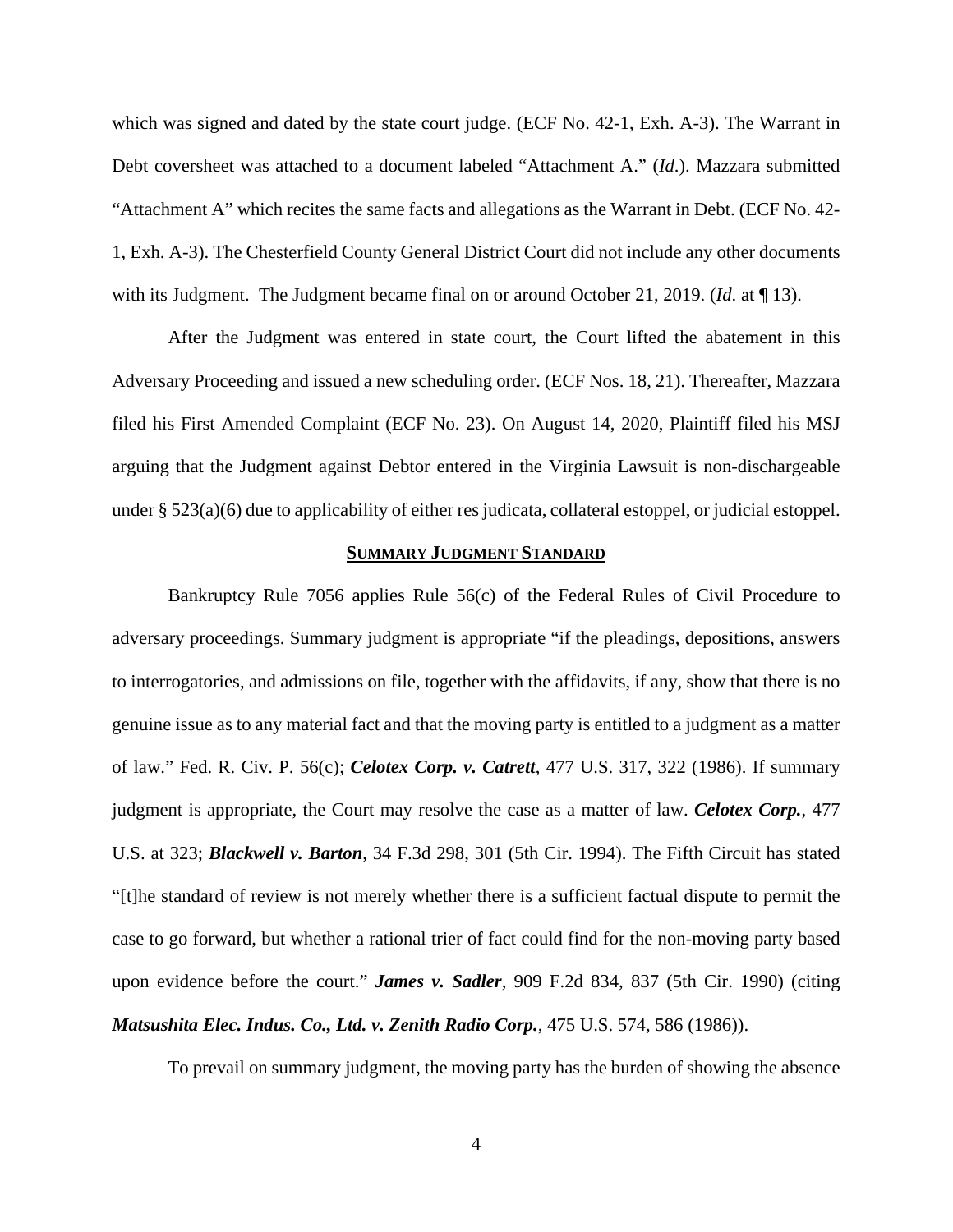of a genuine issue of material fact and the appropriateness of judgment as a matter of law. *Union Planters Nat. Leasing v. Woods*, 687 F.2d 117 (5th Cir. 1982). Rule 56 contemplates a shifting burden. Once a properly supported motion for summary judgment is presented, "the nonmoving party must rebut with 'significant probative' evidence." *Ferguson v. Nat. Broadcasting Co., Inc.*, 584 F.2d 111, 114 (5th Cir. 1978) (citations omitted). Summary judgment "cannot be supported solely on the ground that . . . [the nonmoving party] failed to respond." *John v. State Board of La. (Bd. of Trustees for State Colleges and Universities)*, 757 F.2d 698, 709 (5th Cir. 1985). Where the movant has made a sufficient showing of the absence of a genuine issue of material facts, however, "mere [unsworn] allegations in the pleadings are insufficient to show a triable issue of fact." *GHR Energy Corp. v. GHR Pipeline Corp. (In re GHR Energy Corp.)*, 62 B.R. 226, 231 (Bankr. S.D. Tex. 1986) (citing *Golden Oil Co. v. Exxon Co.*, 543 F.2d 548 (5th Cir. 1976)). If the record "taken as a whole, could not lead a rational trier of fact to find for the non-moving party, then there is no genuine issue for trial." *LeMaire v. Louisiana*, 480 F.3d 383, 390 (5th Cir. 2007). When there is no genuine issue for trial, the Court should grant summary judgment. *Id*.

### **LEGAL ANALYSIS**

### **I. Res Judicata**

Plaintiff argues that the Judgment has res judicata effects under Virginia law that are entitled to full faith and credit in this Court. In determining the preclusive effect of a state court order or judgment, the Court applies the issue preclusion rules of that state. *King v. Huizar (In re Huizar)*, 609 B.R. 482, 489 (Bankr. W.D. Tex. 2019) (citing *Marrese v. Am. Acad. of Orthopedic Surgeons*, 470 U.S. 373, 380 (1985)). Mazzara obtained the Judgment against Provencher in a Virginia state court. Therefore, the Court shall apply Virginia law on res judicata.

"Res judicata encompasses four preclusive effects, each conceptually distinct, which a final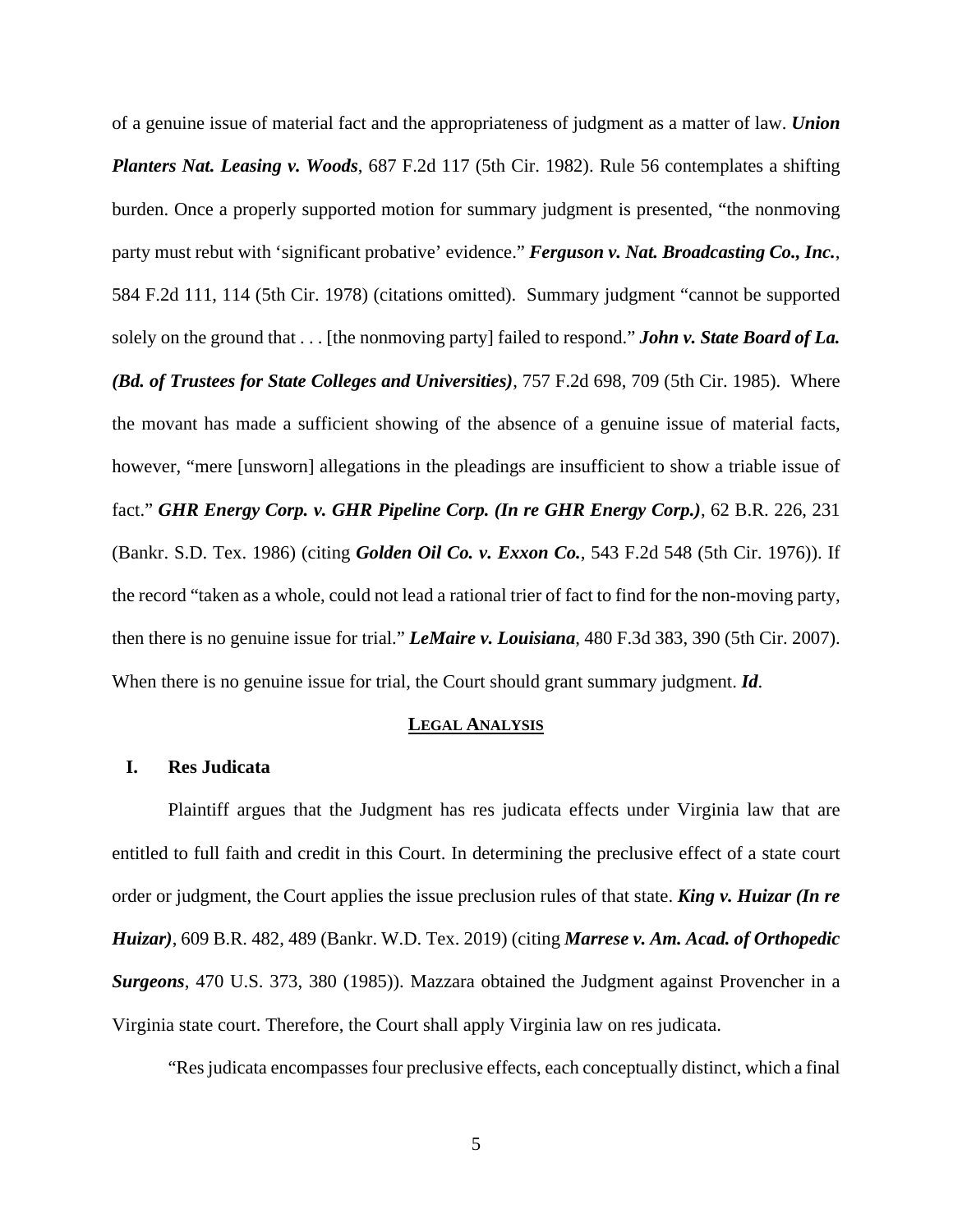personal judgment may have upon subsequent litigation. These are merger, direct estoppel, bar, and collateral estoppel." *Lee v. Spoden*, 776 S.E.2d 798, 804 (Va. 2015) (citing *Bates v. Devers*, 202 S.E.2d 917, 920 (Va. 1974)). These preclusive effects may, in turn, be divided into two categories: claim preclusion and issue preclusion. *Lee*, 776 S.E. at 803 (citation omitted). Plaintiff's MSJ provides that "res judicata" and "collateral estoppel" are the applicable legal principles here. (ECF No. 42, §§ A, B, and C). The substance of Plaintiff's MSJ, however, supports arguments for claim preclusion and issue preclusion. As such, the Court addresses the substance of each argument as it relates to the applicable type of res judicata under Virginia law.

## **A. Claim Preclusion**

Plaintiff argues claim preclusion applies because the Judgment is a final judgment for the full relief requested in Mazzara's Bill of Particulars. Provencher's stipulation to the Judgment in state court did not preserve any issues for appeal or disclaim liability. As such, Mazzara argues that Provencher is "barred from prosecuting any . . . subsequent civil action against [Mazzara] on any claim or cause of action that arises from that same conduct, transaction, or occurrence, whether or not the legal theory or rights asserted in the second or subsequent action were raised in the prior lawsuit." (ECF No. 23, ¶ 23). Moreover, Mazzara contends the Chesterfield County General District Court has already adjudicated whether Provencher's actions were willful and malicious. Mazzara argues that—by conceding to liability and entry of Judgment in Chesterfield County General District Court—Provencher conceded liability for willful and malicious injury under § 523(a)(6) by committing defamation per se.

In Defendant's Response to MSJ, Provencher contends claim preclusion is inapplicable because the entry of the Judgment—a state court default judgment—cannot preclude this Court from ruling on the dischargeability claim in this case. According to Provencher, "Mazzara [might]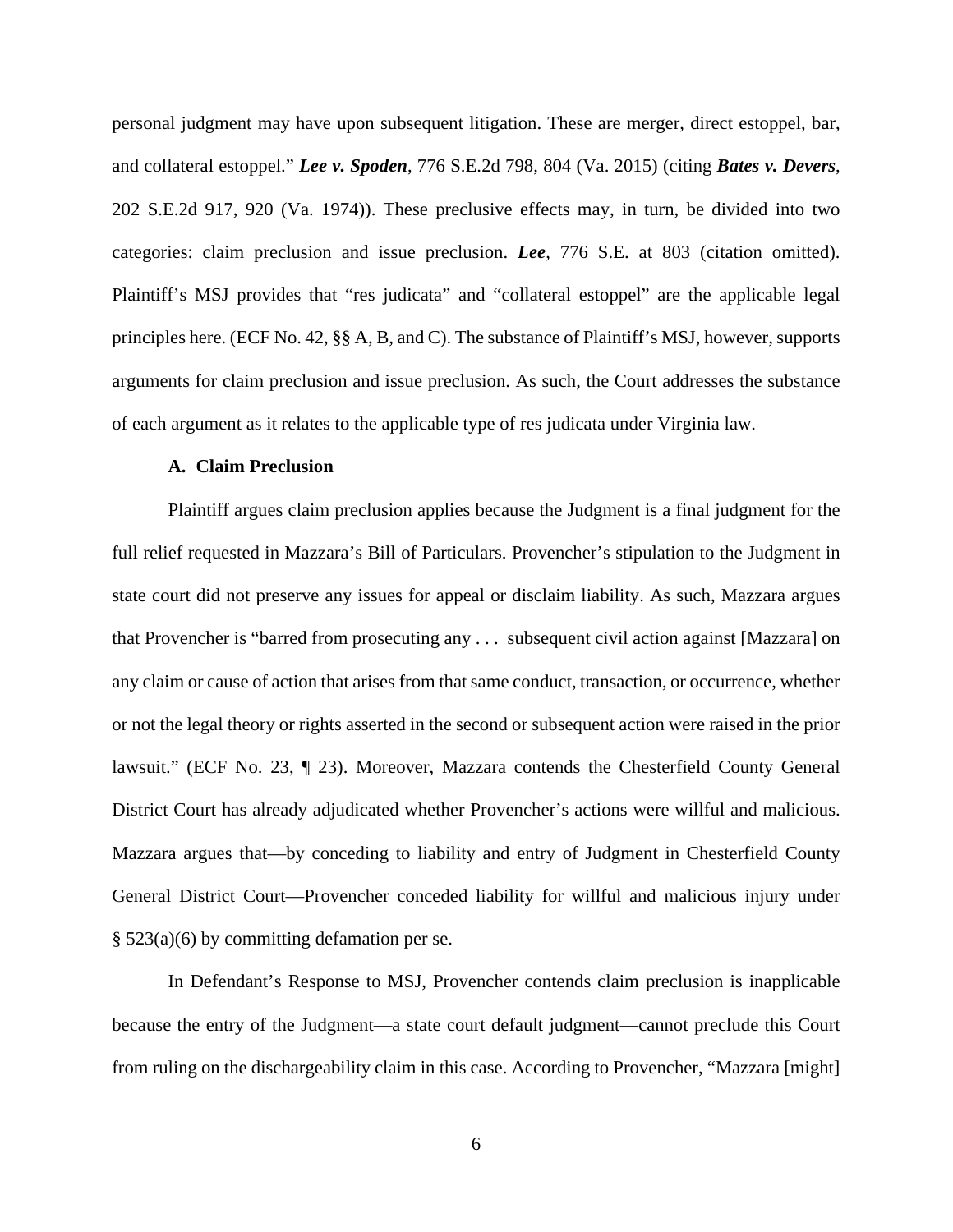have met the burden for a Virginia libel<sup>[4](#page-6-0)</sup> claim (albeit by default)—and that judgment may bar relitigation in a Virginia court using Virginia law—but that [does not] make it claim preclusive for a § 523(a)(6) dischargeability claim . . . ." (ECF No. 50, pp. 8–9). Provencher argues claim preclusion bars future litigation on the merits of a cause of action and precludes re-litigation of a claim, not the claim's underlying issues.

"Under the doctrine of claim preclusion, a final judgment forecloses 'successive litigation of the very same claim, whether or not relitigation of the claim raises the same issues as the earlier suit.'" *Lee*, 776 S.E. at 803 (quoting *New Hampshire v. Maine*, 532 U.S. 742, 748 (2001)). Rule 1:6 of the Virginia Rules of Supreme Court governs claim preclusion under the doctrine of res judicata in Virginia. *Lee*, 776 S.E.2d at 804. In pertinent part, the Rule provides:

A party whose claim for relief arising from identified conduct, a transaction, or an occurrence, is decided on the merits by a final judgment, shall be forever barred from prosecuting any second or subsequent civil action against the same opposing party or parties on any claim or cause of action that arises from that same conduct, transaction or occurrence, whether or not the legal theory or rights asserted in the second or subsequent action were raised in the prior lawsuit, and regardless of the legal elements or the evidence upon which any claims in the prior proceeding depended, or the particular remedies sought.

Va. Sup. Ct. Rules, Rule 1:6(a).

The "same cause of action" requirement is defined in Rule 1:6 as claims for relief arising from the "same conduct, transaction or occurrence, whether or not the legal theory or rights asserted in the second or subsequent action were raised in the prior lawsuit." Va. Sup. Ct. R. 1:6. Thus, the Virginia Supreme Court has stated that "[d]etermining which claims *should* have been brought in earlier litigation largely depends on which claims *could* have been brought." *Funny Guy, LLC v. Lecego, LLC*, 795 S.E.2d 887, 890 (Va. 2017) (quoting Kent Sinclair, Guide to Virginia Law & Equity Reform and Other Landmark Changes § 11.2, at 247) (emphases in

<span id="page-6-0"></span><sup>4</sup> Under Virginia law, defamation claims include libel and slander. *Tharpe v. Saunders*, 737 S.E.2d 890 (Va. 2013).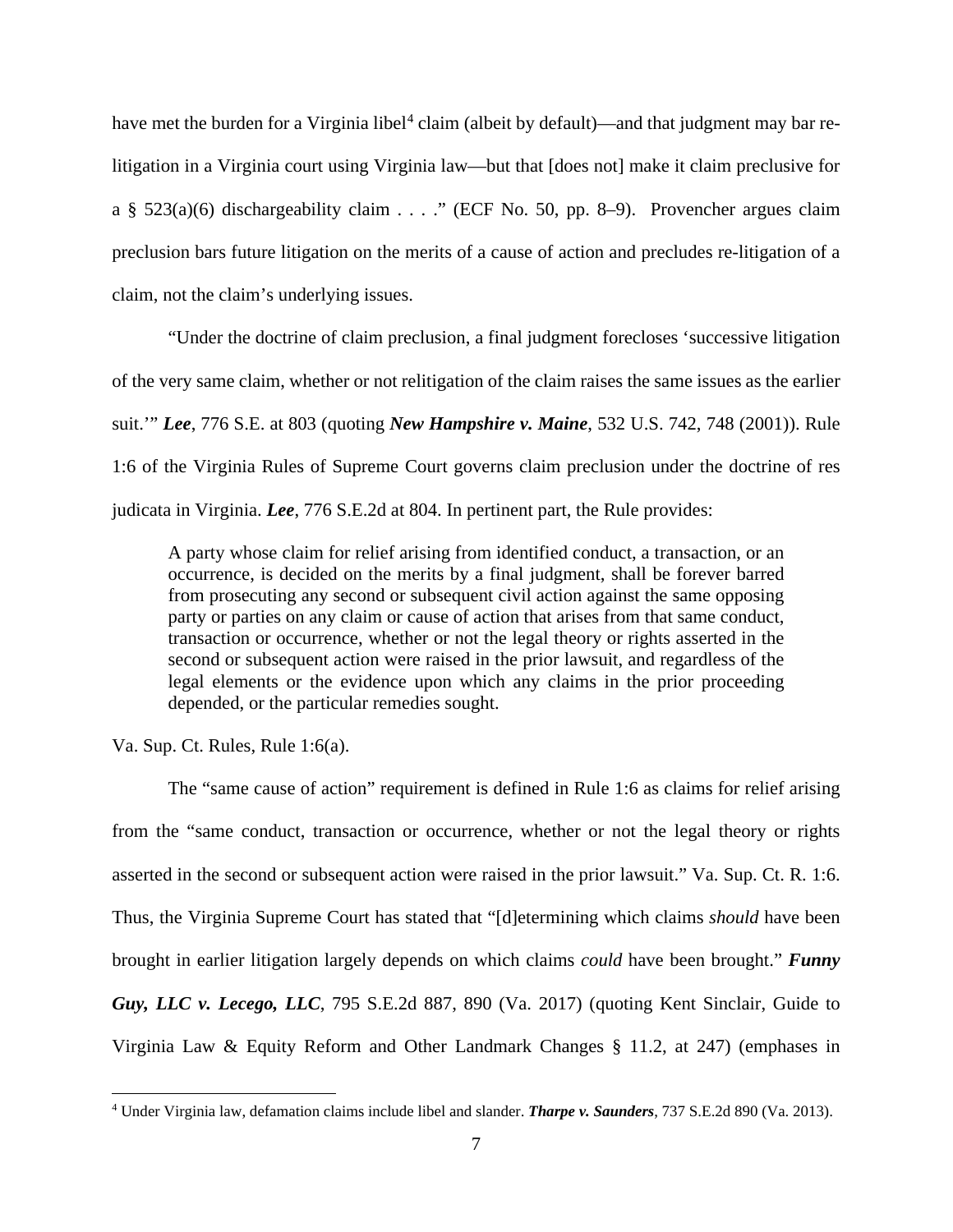original). A bankruptcy court is the sole court with jurisdiction to try claims for nondischargeability of a debt under the Code. *See Brown v. Felsen*, 442 U.S. 127, 139 (1984) ("[W]e reject . . . the contention that res judicata applies . . . and we hold that the bankruptcy court is not confined to a review of the judgment and record in the prior state-court proceedings when considering the dischargeability of respondent's debt."); *see also Tomlinson v. Clem (In re Clem)*, 583 B.R. 329, 339 (Bankr. N.D. Tex. 2017) ("The United States Supreme Court, in *Brown v. Felsen*, held that the doctrine of res judicata (*i.e.,* claim preclusion) does *not* apply in bankruptcy dischargeability proceedings.") (emphasis in original). Mazzara could not have brought claims against Provencher in Virginia state court for nondischargeability of debt under § 523(a)(6). As such, Plaintiff is not entitled to summary judgment based on claim preclusion.

## **B. Issue Preclusion/Collateral Estoppel**

Issue preclusion—interchangeably referred to as collateral estoppel in Virginia Courts—"bars 'successive litigation of an issue of fact or law actually litigated and resolved in a valid court determination essential to the prior judgment,' even if the issue recurs in the context of a different claim." *Taylor*, 553 U.S. at 892 (quoting *New Hampshire*, 532 U.S. at 748). If proven, "collateral estoppel will preclude the litigation of a specific fact or issue that was decided in a prior final judgment which involved a different cause of action." *E.L. Hamm & Assoc. Inc. v. Sparrow (In re Sparrow)*, 306 B.R. 812, 825 (Bankr. E.D. Va. 2003) (citing *Brown v. Felsen*, 442 U.S. 127, 139 n. 10 (1979)). Under Virginia law, there are five elements necessary for collateral estoppel to apply. *TransDulles Center, Inc. v. Sharma*, 472 S.E.2d 274, 275 (Va. 1996). The elements are as follows: (1) the parties to the two proceedings are the same; (2) the factual issue sought to be litigated was actually litigated in the prior action; (3) the factual issue sought to be litigated was essential to the prior judgment; (4) the prior action resulted in a valid, final judgment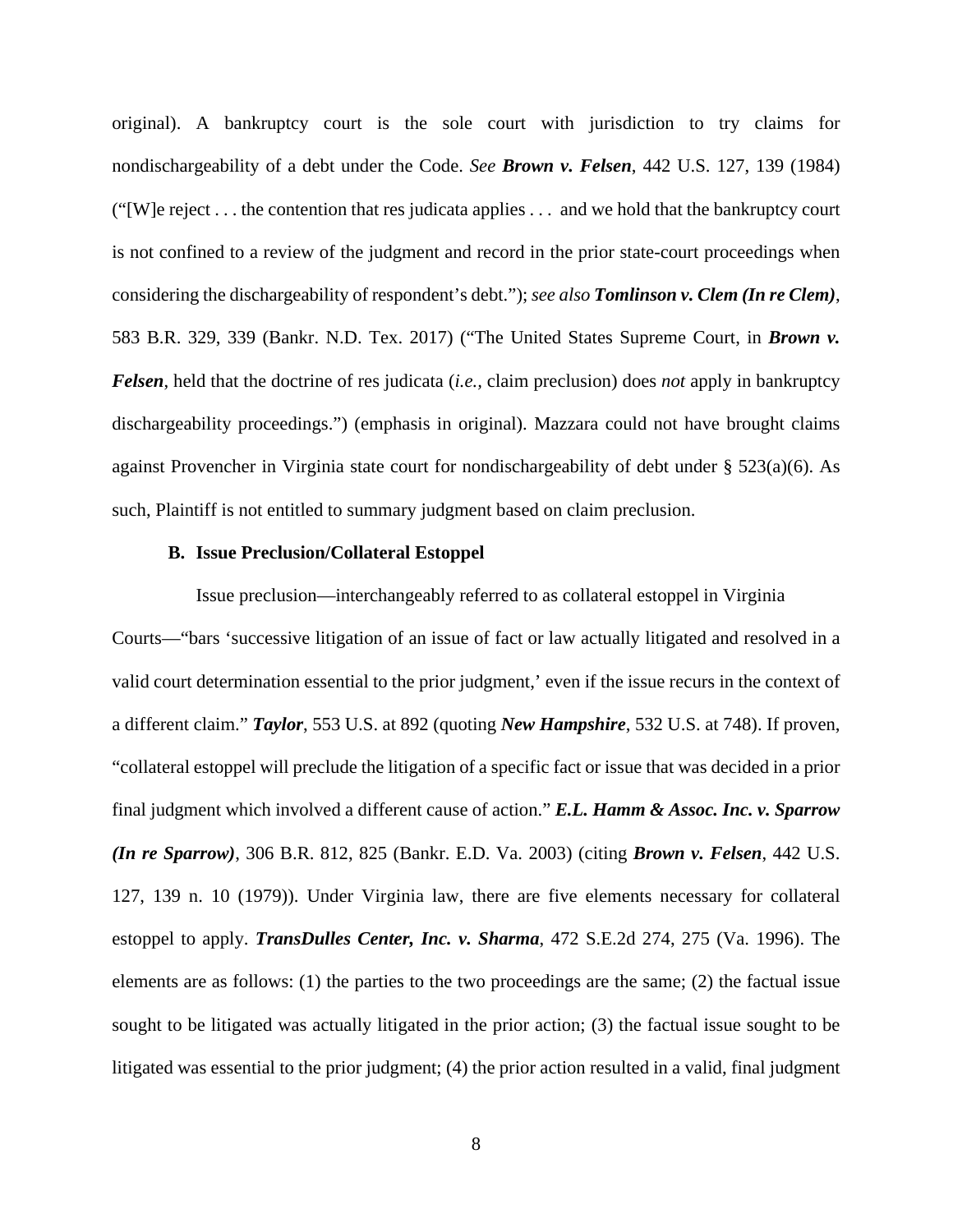against the party sought to be precluded in the present action; and (5) mutuality between the parties. *Id*. Defendant has the burden of proving by a preponderance of the evidence that the elements of collateral estoppel have been established. *Reid v. Ayscue*, 436 S.E.2d 439, 440 (Va. 1993) (citation omitted).

Plaintiff argues that collateral estoppel prohibits Defendant from re-litigating the issue of whether she acted willfully and maliciously in making defamatory statements against Mazzara. Plaintiff argues that all of the *TransDulles* factors have been met. In regard to whether the issues in the Virginia Lawsuit were actually litigated, Plaintiff argues that Defendant had a full and fair opportunity to litigate but voluntarily chose to eschew that opportunity and acknowledge liability based on the pleading. *See Montana v. United States*, 440 U.S. 147, 153–54 (1999) (Collateral estoppel "[precludes] parties from contesting matters that they have had a full and fair opportunity litigate protects their adversaries from the expense and vexation attending multiple lawsuits, conserves judicial resources, and fosters reliance on judicial action by minimizing the possibility of inconsistent decisions.")

In response, Defendant contends that collateral estoppel cannot be applied because the lawsuit was not "actually litigated" as required by the Virginia Supreme Court in *Transdulles*, 472 S.E. at 275. Defendant argues that the Judgment—which was a default judgment—consists of a one-page sheet of handwritten docket notes. There was no testimonial or documentary evidence provided in the Virginia Lawsuit. The Judgment did not include the state court's finding of facts or conclusions of law. Instead, the Judgment only includes an attached document titled "Attachment A" that is comprised of the same allegations set forth in the Bill of Particulars. (ECF No. 37, Exs. D1, D2). Defendant argues the Court must follow precedent set by the Fourth Circuit Court of Appeals, which held a default judgment entered without factual and legal support is not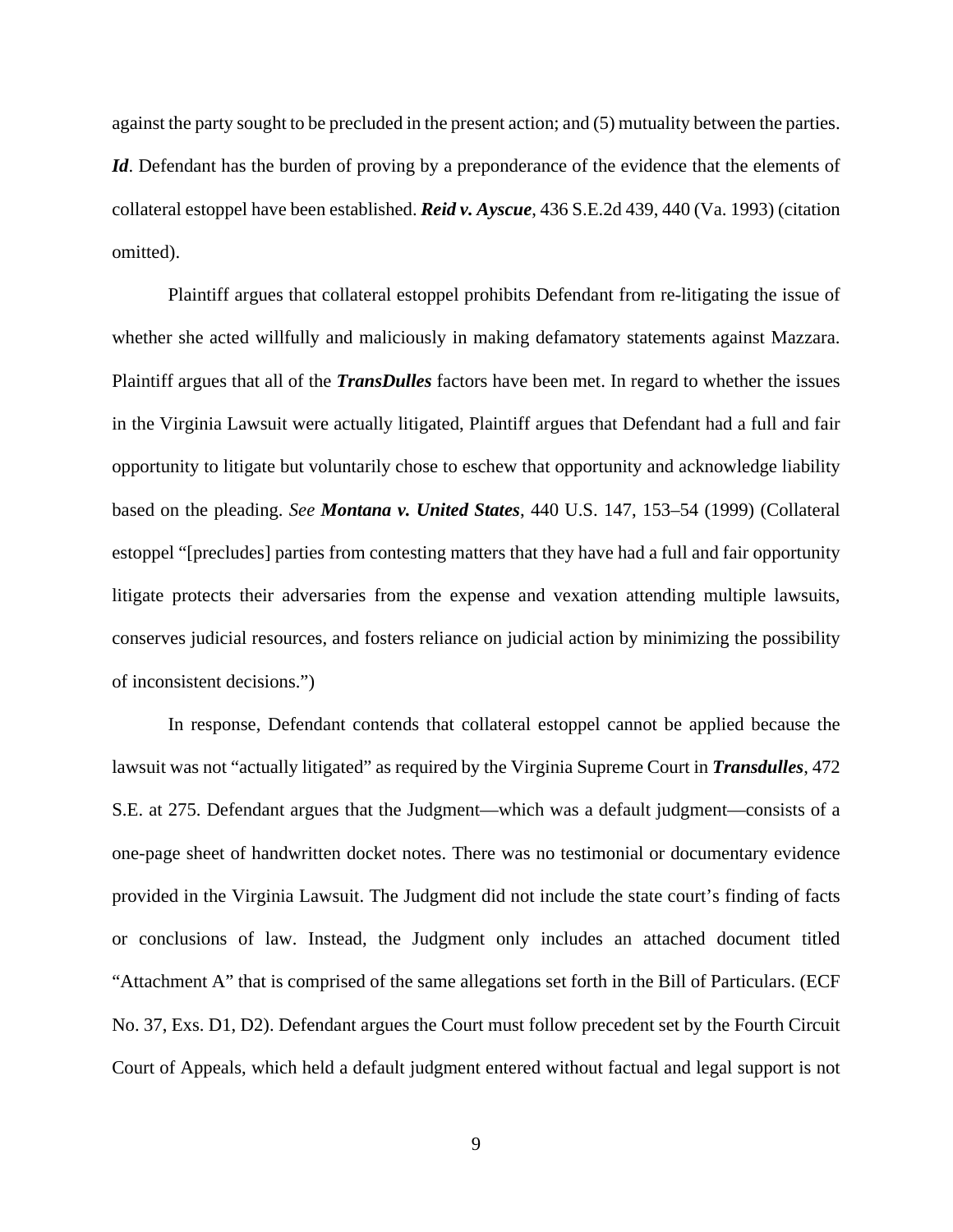subject to collateral estoppel because the lawsuit was not "actually litigated."[5](#page-9-0)

Here, the parties in the Virginia Lawsuit and this adversary proceeding—Mazzara and Provencher—are the same. In addition, because the parties to this adversary proceeding are identical to those in the Virginia Lawsuit, mutuality is present.<sup>[6](#page-9-1)</sup> The Virginia Lawsuit resulted in a valid, final judgment against Provencher. (ECF No. 42-1, Ex. A-3). Therefore, the remaining questions under the *Transdulles* factors are whether: (a) the factual issue was actually litigated in the Virginia Lawsuit; and (b) the factual issue sought to be litigated was essential to the prior judgment.

Plaintiff argues the issue of defamation was actually litigated because Defendant had a "full and fair opportunity" to litigate the Virginia Lawsuit but voluntarily chose to eschew that opportunity and acknowledge liability based on the pleadings. *See Montana v. United States*, 440 U.S. 147 (1979) (Recognizing collateral estoppel is meant to "[preclude] parties from contesting matters that they have had a full and fair opportunity to litigate  $\dots$  ."). (ECF No. 42,  $\P$  35). In response, Defendant argues the Judgment was a default judgment that was not actually litigated. Defendant further contends that the lack of testimony and documentary evidence, along with the state court's failure to make any findings of fact or conclusions of law, demonstrate that the Virginia Lawsuit was not actually litigated. In support, Defendant relies on two cases from the Fourth Circuit, *In re Raynor* and *Capital Hauling v. Forbes*.

**Raynor** analyzed whether a state court default judgment for fraud could be used as collateral estoppel in a dischargeability proceeding. *M&M Transmissions, Inc. v. Raynor (In re* 

<span id="page-9-0"></span><sup>5</sup> Provencher relies on *M&M Transmissions, Inc. v. Raynor (In re Raynor)*, 922 F.2d 1146 (4th Cir. 2003) for this assertion.

<span id="page-9-1"></span><sup>6</sup> Mutuality means "a party is generally prevented from invoking the preclusive force of a judgment unless that party would have been bound had the prior litigation of the issue reached an opposite result." *In re Sparrow*, 306 B.R. at 863 (citing *TransDulles Center, Inc.*, 472 S.E.2d at 275) (citation omitted). In this case, Mazzara and Provencher are equally bound by the Judgment.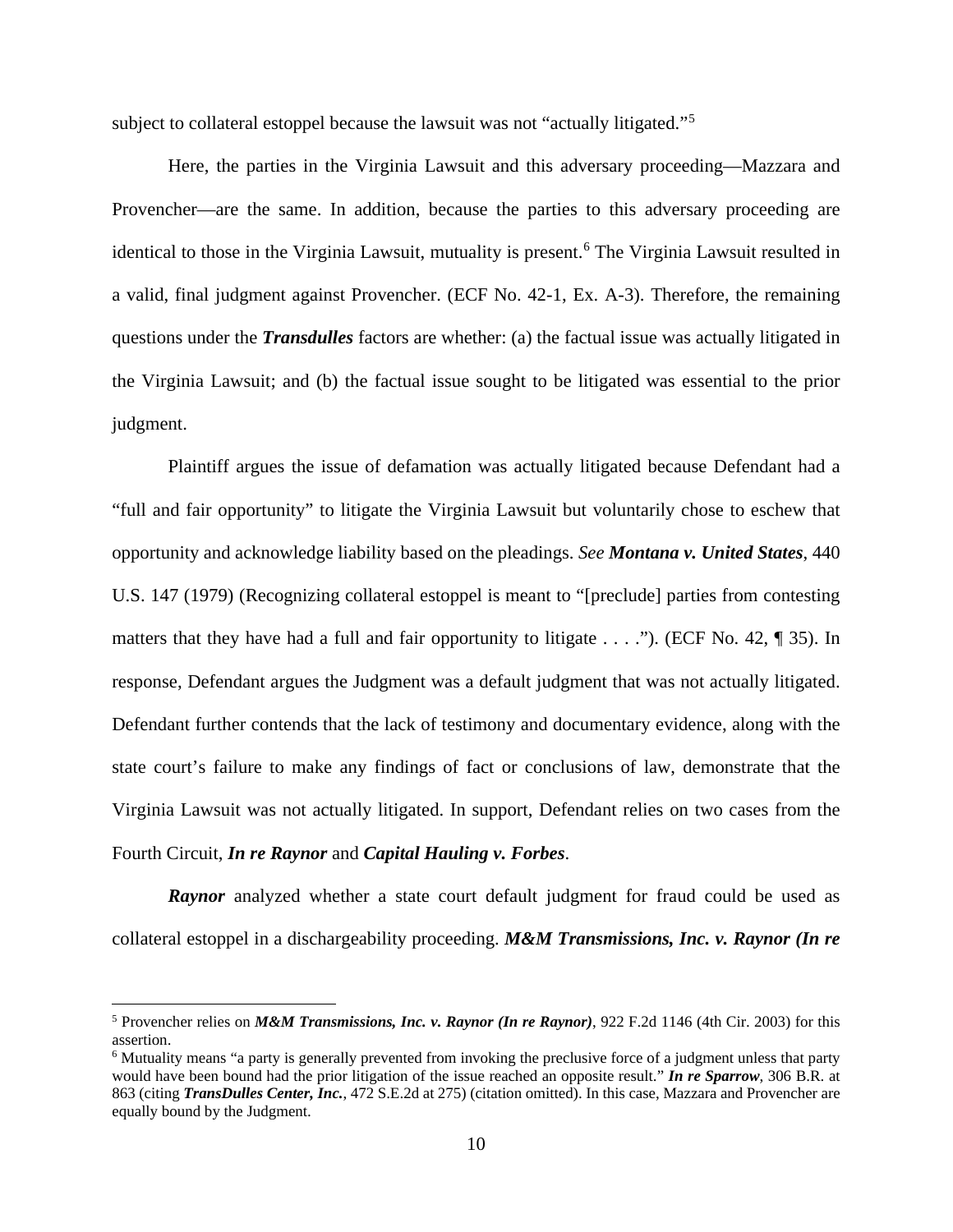*Raynor)*, 922 F.2d 1146 (4th Cir. 1991). In *Raynor*, the Fourth Circuit refused to give a default judgment issued in North Carolina collateral estoppel effect. *Id*. at 1149. Nevertheless, *Raynor* is inapposite because North Carolina law controlled that case, while Virginia law governs this case.<sup>[7](#page-10-0)</sup> In *Transdulles*, the Virginia Supreme Court concluded that "Virginia law does not support a blanket exemption from the application of collateral estoppel in the case of a default judgment." 472 S.E.2d at 276. Stated differently, Virginia has "rejected the majority view stated in the Restatement that '[a] default judgment cannot be used for collateral estoppel purposes, because no issues are actually litigated." *Pahlavi v. Ansari (In re Ansari)*, 113 F.3d 17, 22 (4th Cir. 1997).

In *Capital Hauling v. Forbes*, the Fourth Circuit refused to enforce collateral estoppel under Virginia law in a case where a default judgment was entered in Virginia state court. The Fourth Circuit emphasized that "there [was] nothing in the record establishing that 'testimonial and documentary evidence was presented' in the state court proceeding, or that 'proof was presented' of any kind as to whether appellant committed fraud, or indeed that anything occurred at all at the state court trial other than entry of a money judgment." *Capital Hauling v. Forbes*, 75 F. App'x 170, 171 (4th Cir. 2003). *Capital Hauling* is an unpublished opinion that serves as persuasive authority. Instead, the Court defers to the reasoning in *Ansari*—a published Fourth Circuit Court of Appeals case—that directly addresses whether default judgments can be used for collateral estoppel purposes under Virginia law. 113 F.3d 17. In *Ansari*, the Fourth Circuit concluded that entry of a default judgment in a Virginia state court action did not prevent application of collateral estoppel. *Id*. at 21. The Fourth Circuit explained that—even though a default judgment was entered—the trial court determined correctly that the case was actually litigated for collateral estoppel purposes when "multiple depositions were taken, many documents

<span id="page-10-0"></span><sup>&</sup>lt;sup>7</sup> Unlike in Virginia, North Carolina law follows the Restatement (Second) of Judgments, § 27, which provides that default judgments cannot support issue preclusion. *In re Raynor*, 922 F.2d at 1150.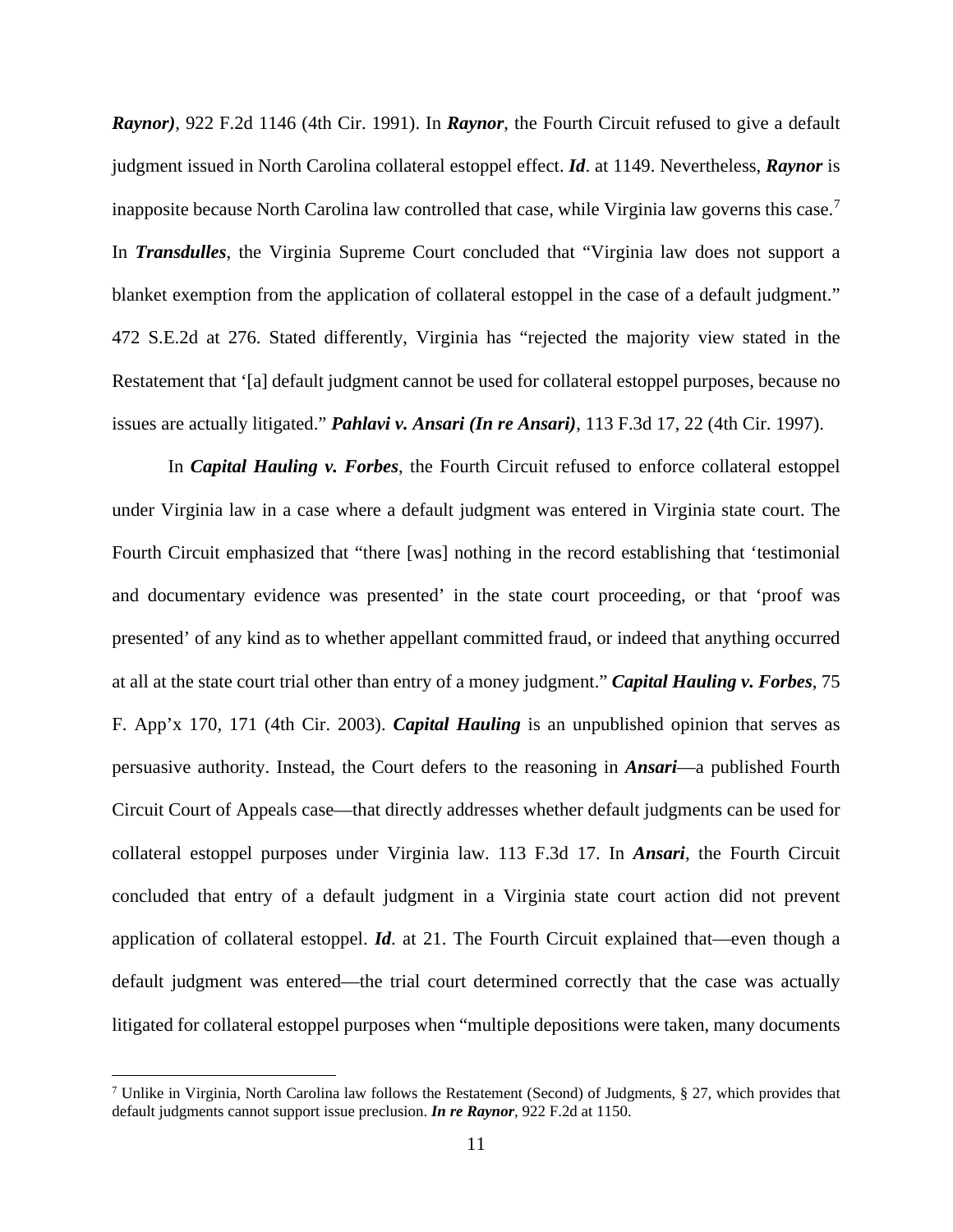were exchanged" and numerous hearings were held with the defendant present. *Id*.

"To determine whether an issue was actually litigated in the context of a default judgment, courts look to the proceedings leading up to the entry of the default judgment, as well as the judgment order itself." *Lewis v. Long*, 521 B.R. 745, 750 (W.D. Va. 2014) (citing *In re Bradley*, 478 B.R. 796, 802 (Bankr. E.D. Va. 2012)). Here, the proceedings leading to the entry of the default judgment support a finding that the case was actually litigated. Specifically, the Virginia Lawsuit—initiated before Provencher's chapter 7 filing—arose as litigation in state court. Provencher hired an attorney, made an appearance, and filed her Grounds of Defense. (ECF No. 42, ¶ 7). Pre-petition, Provencher filed two motions seeking dismissal of the Virginia Lawsuit in state court. (*Id*.). After Provencher filed for bankruptcy, Mazzara moved to the lift the automatic stay to allow the Virginia Lawsuit to resume in state court. Provencher attended the lift stay hearing and proffered testimony. Provencher was present in the courtroom when the Court lifted the automatic stay and informed the parties that they would need to litigate the defamation claim in Virginia state court. (Case No. 19-50339, ECF Nos. 34, 38). On September 30, 2019, Provencher, through her state court counsel, stipulated to liability at a hearing on a Motion to Compel Discovery held at the Chesterfield County General District Court. (ECF No. 42-1, Ex. A). Provencher did not appeal the Judgment. (*Id*. at ¶ 13). The culmination of these facts support a finding under *Transdulles* that the Virginia Lawsuit was actually litigated. 472 S.W.2d at 276.

Finally, Provencher argues collateral estoppel does not apply because the issues in the Virginia Lawsuit are not essential to this Adversary Proceeding. The Court disagrees. The substance of the complaint in the Virginia Lawsuit was Provencher's alleged defamation. Attachment A to the Judgment—the Judgment that Provencher fully stipulated to through her attorney—states, "Defendant is liable to Mazzara for the tort of defamation for each of the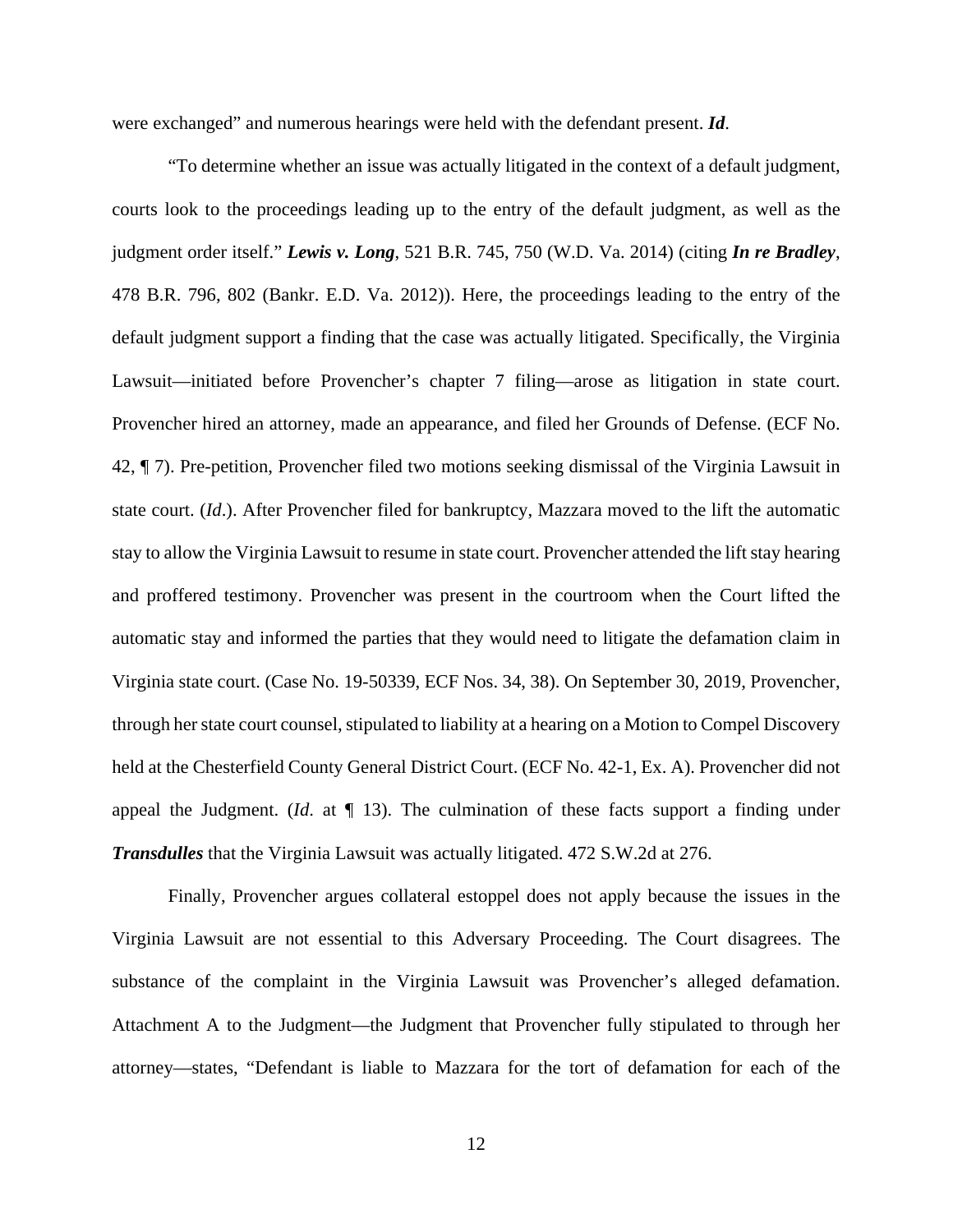defamatory statements." (ECF No. 37-1, Exh. A-3). The Judgment also provides for entry of "an award in the amount of \$25,000.00 in compensatory and punitive damages, pre and post judgment interest at the current judgment rate, together with costs of this suit." (*Id.*). In this case, the Court is tasked with determining whether the facts giving rise to the Judgment against Provencher for defamation support a finding that the Judgment is nondischargeable under  $\S 523(a)(6)$ . As such, the "factual issue[s] existing in the present proceeding w[ere] a necessary part of the judgment in the prior proceeding." *Transdulles*, 472 S.E.2d at 275.

The Court concludes that collateral estoppel applies in this case. The Court also finds the dollar amount of the debt and the defamation claim are subject to res judicata*.* The state court record, however, was insufficient to conclude that Debtor's conduct was willful and malicious under § 523(a)(6). Moreover, Plaintiff's MSJ failed to include evidence to support that Debtor's actions support a claim under  $\S 523(a)(6)$ . In Virginia, defamation can be found without a finding of willful and malicious conduct.[8](#page-12-0) The state court record did not provide a definitive ruling on Provencher's intent. As such, the Court must receive evidence of Provencher's intent, along with legal argument regarding whether the Judgment is nondischargeable under § 523(a)(6) for a willful and malicious injury based on the standard defined in *Kawaauhau v. Geiger*, 523 U.S. 57 (1998) and *Miller v. J.D. Abrams, Inc. (In re Miller)*, 156 F.3d 598 (5th Cir. 1998).

### **II. Judicial Estoppel**

Mazzara argues judicial estoppel precludes Provencher from re-litigating issues determined in the Virginia Lawsuit. Mazzara contends that Provencher conceded to the Judgment

<span id="page-12-0"></span><sup>&</sup>lt;sup>8</sup> The elements of defamation in Virginia are: "(1) publication of (2) an actionable statement with (3) the requisite intent." *Tharpe v. Saunders*, 737 S.E.2d 890, 892 (Va. 2013). The requisite intent standard varies on whether the plaintiff is a public or private figure. *Gazette, Inc. v. Harris*, 325 S.E.2d 713, 724–25 (Va. 1985). Public officials must allege actual malice to state a claim for defamation, while liability to private individuals arising from defamatory publications may be based upon negligence. *Id*. at 725.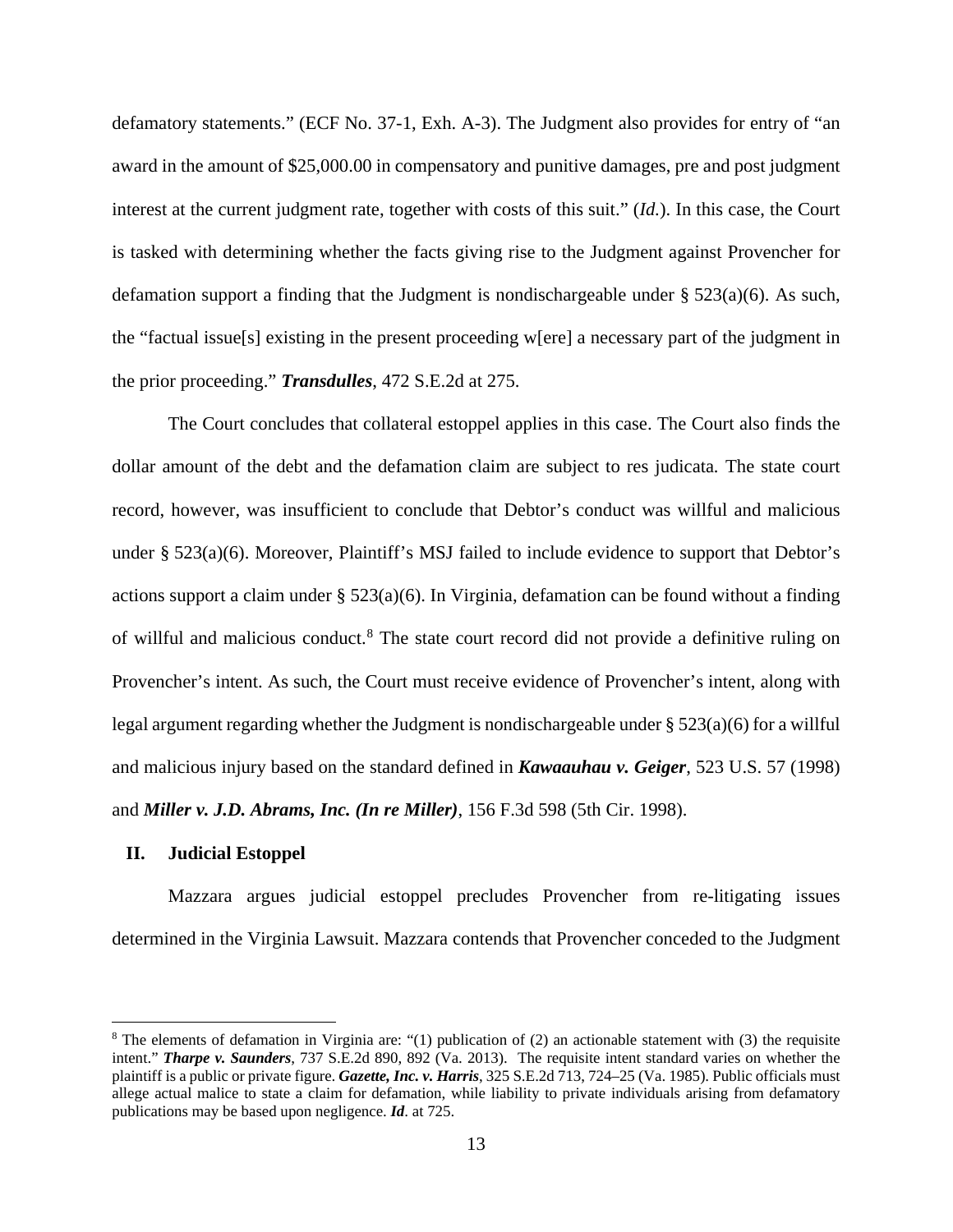based upon the pleadings despite having a full and fair opportunity to litigate. According to Mazzara, Provencher cannot adopt a contrary position than the one relied on by the state court judge when he entered Judgment in the Virginia Lawsuit. In response, Provencher contends judicial estoppel does not apply because Provencher has not testified in this Adversary Proceeding nor in the Virginia Lawsuit. Provencher asserts it is impossible to find that Provencher took a varying position to mislead the Court because the Adversary Proceeding and the Virginia Lawsuit are two separate lawsuits seeking relief on wholly different claims.

"Judicial estoppel forbids parties from assuming successive positions in course of a suit, or series of suits, in reference to the same fact or state of facts, which are inconsistent with each other, or mutually contradictory." *Lofton Ridge, LLC v. Norfolk S. Ry. Co.*, 601 S.E.2d 648, 650 (Va. 2004) (citations and internal quotation marks omitted). The purpose of judicial estoppel is to protect the integrity of the judicial process. *Id*. Judicial estoppel is "an equitable doctrine [that is] not amenable to an 'exhaustive formula' for determining its applicability." *Virginia Elec. and Power Co. v. Norfolk S. Ry. Co.*, 683 S.E.2d 517, 527 (Va. 2009) (citation omitted). Under Virginia law, there are three prerequisites for application of judicial estoppel: (1) "the inconsistent or contradictory assertions must be assertions of fact, not law"; (2) "the parties must be the same if the inconsistent positions involve different proceedings"; and (3) "the prior inconsistent position must have been relied upon by the court or prior court in rendering its decision." *Id*.

Here, the Court acknowledges the parties are the same in this Adversary Proceeding and the Virginia Lawsuit. Mazzara, however, has not demonstrated that Provencher has put forth asserted facts in this case contradicting the "confessed" facts in the Judgment entered in the Virginia Lawsuit. The First Amended Complaint does not plead any facts describing Provencher's alleged behavior or intent to support a claim under  $\S 523(a)(6)$ . (ECF No. 23). Instead, the First